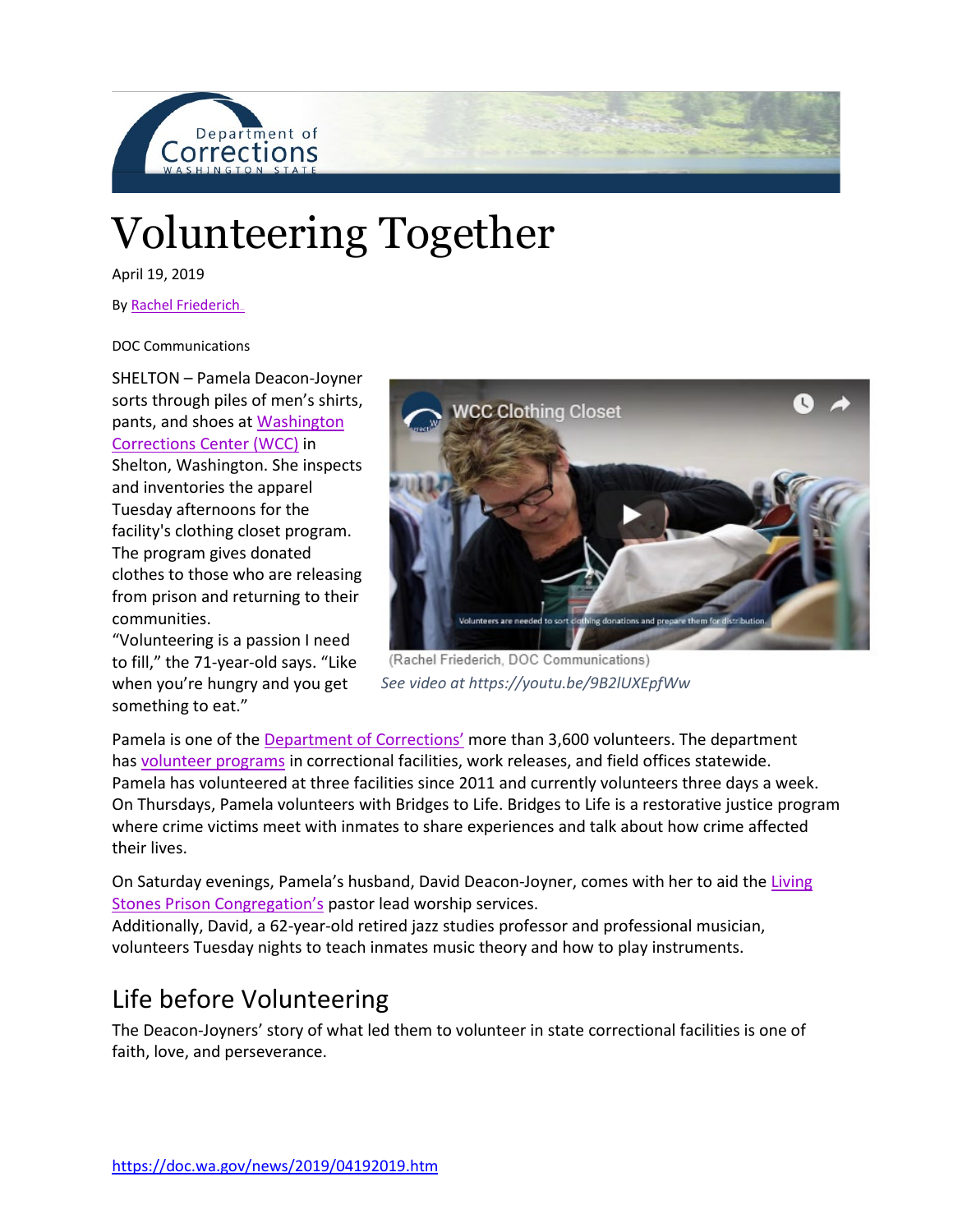Pamela says she has a unique perspective as a volunteer. She's been a victim of crime and also spent a brief period of time incarcerated. She often shares her story with inmates to foster trust and empathy.



Pamela was born in Tacoma. Like many that become incarcerated in the United States, Pamela experienced several [adverse childhood experiences.](https://www.ncbi.nlm.nih.gov/pubmed/29455144)

As an adult, Pamela experienced two relationships where she became a victim of domestic violence.

After several years and attempts, Pamela ended both relationships with her violent partners. Afterwards, she was alone, drained and searching for stable employment and housing.

"My self-worth was smashed," Pamela said. "My life was on a trajectory. I had so many things happen to me that were horrible and shameful."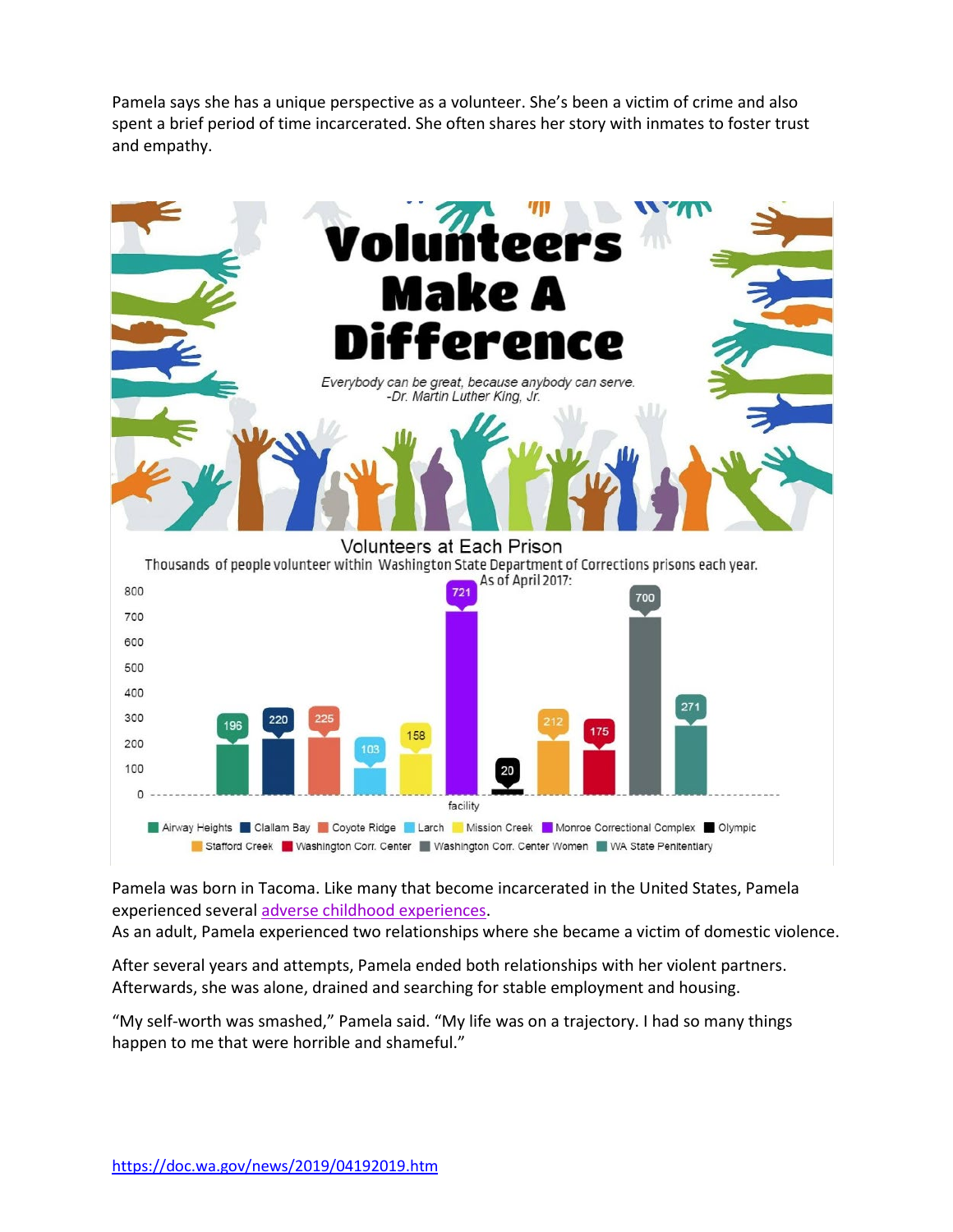Years of physical abuse left her body weak. Pamela says she experienced chronic pain. In 1976, a

neurologist told her she was suffering from minor strokes. Years later, doctors diagnosed her with multiple sclerosis, an unpredictable, painful disease of the nervous system.

Doctors prescribed Pamela medication to cope with the constant aches. It's what led to her incarceration.

She stole a prescription pad from her doctor's office and got caught trying to fill a false prescription. Police arrested Pamela, with her then-4-year-old son in tow. Pamela spent a night in the Pierce County jail before getting released on bail. The courts ordered her 18 months of probation and substance abuse treatment.



Pamela and David Deacon-Joyner at their home in Mason County. The husband-and-wife team both volunteer at the Washington Corrections Center in Mason County. (Rachel Friederich, DOC Communications)

## A Spiritual Experience

Pamela said this time was one of the most difficult in her life. She turned to the church for comfort and guidance.

In 1994, she and her daughter attended a religious event featuring evangelist Kim Clement.

Clement chose Pamela and her daughter from an audience of hundreds of people and brought her onstage.

Pamela says she felt re-energized and more determined than ever to succeed in her life, her career and reengage with her children's lives after hearing Clement's words.

### Getting Back on Track

That same year, Pamela got a job as an administrative assistant in [Pacific Lutheran University's](https://www.plu.edu/)  [\(PLU\)](https://www.plu.edu/) music department. This allowed her to take college classes. Pamela graduated in 1999 at the age of 51 with a bachelor's degree in religion and a minor in sociology.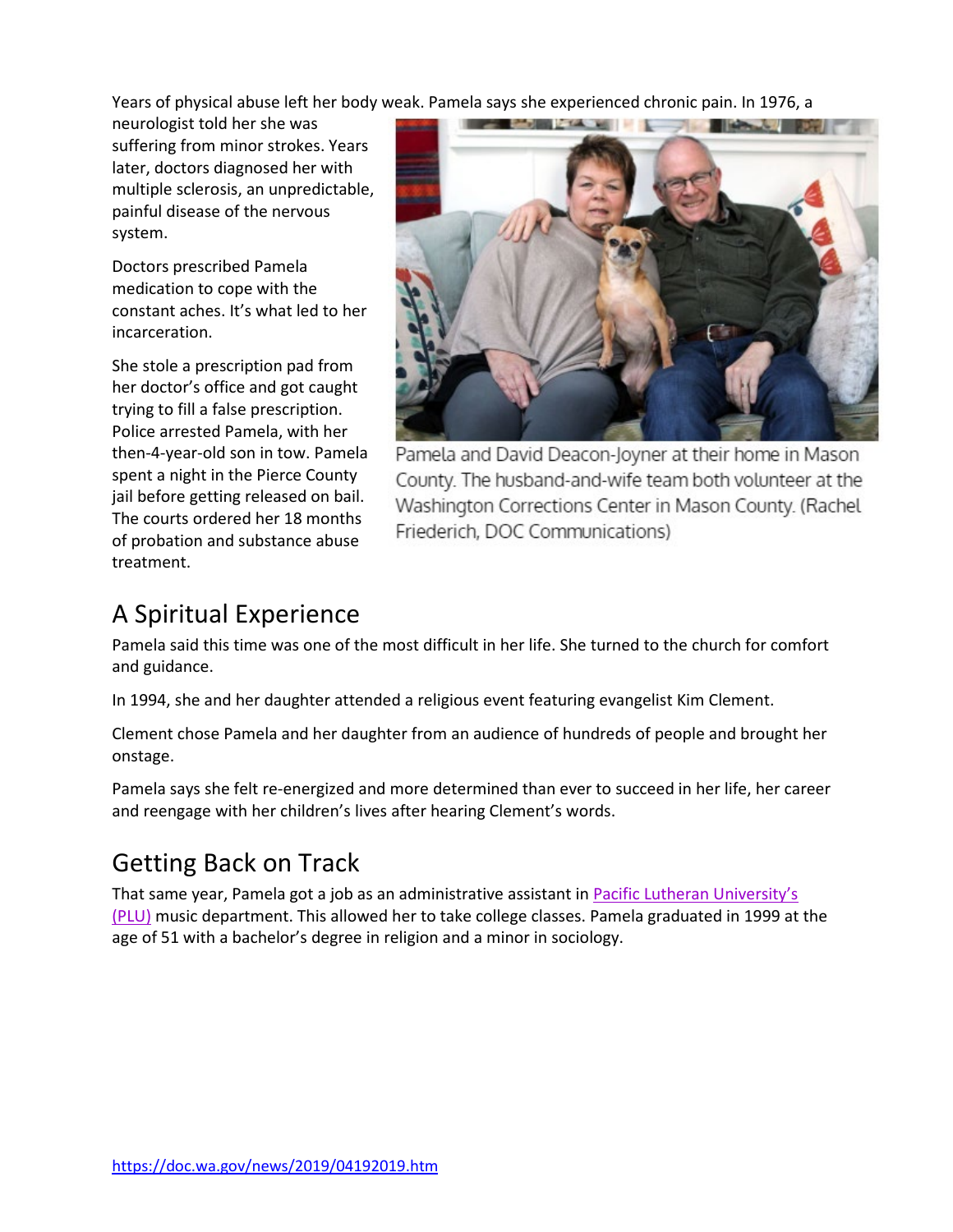Pamela worked at PLU until retiring in 2011. Her 18-year career at PLU spanned several positions. She spent nine years as a performance and outreach manager, coordinating and overseeing on-



Inmates sing during a Living Stones Prison Congregation worship. The Deacon-Joyners volunteer to help during Living Stones services. (Rachel Friederich, DOC Communications)

campus music performances. She managed student groups traveling abroad for music performances. She also spent some time as an academic and career advisor and as a mediator.

Pamela's daily commute took her past [Washington](https://doc.wa.gov/corrections/incarceration/prisons/wccw.htm)  [Corrections Center for](https://doc.wa.gov/corrections/incarceration/prisons/wccw.htm)  [Women \(WCCW\)](https://doc.wa.gov/corrections/incarceration/prisons/wccw.htm) in Gig Harbor, Washington. Each time Pamela saw the wiretopped fences, she remembered the obstacles she overcame and thought about the women who lived there.

"I was just drawn to it and I prayed for them," Pamela

said. "I knew I would volunteer when I retired."

### Giving Back

Soon after retirement, Pamela approached a woman at her church who volunteered at WCCW to see how she too could volunteer.

Pamela began volunteering with Living Longer, Living Stronger. The program teaches inmates skills to manage chronic health issues on a daily basis. Pamela used her experience with her own self-care with multiple sclerosis to teach people in the program. She started volunteering with Sunday worship services in the prison chapel. That led to volunteering with family visit weekend activities. Soon she started volunteering for similar activities at the other women's prison, [Mission Creek](https://doc.wa.gov/corrections/incarceration/prisons/mcccw.htm)  [Corrections Center for Women \(MCCCW\).](https://doc.wa.gov/corrections/incarceration/prisons/mcccw.htm)

Pamela says she enjoyed interacting with incarcerated women because she said they felt they related to her after hearing her story of surviving domestic violence.

"It was like a kinship," Pamela said. "It helps them become more human if they can talk to someone who has lived it."

The [National Research Center on Justice-Involved Women \(NRCJIW\)](https://cjinvolvedwomen.org/) compiled research, on trauma histories of incarcerated women. It cited some studies that found about half of all justice-involved women report having experienced some type of physical or sexual abuse in their lifetime. Some studies estimated the percentage was as high as 98 percent.

A church group invited the Deacon-Joyners to observe one of the lively weekly services of the Living Stones Prison Congregation at WCC. A band of about a dozen inmates plays instruments, claps, and